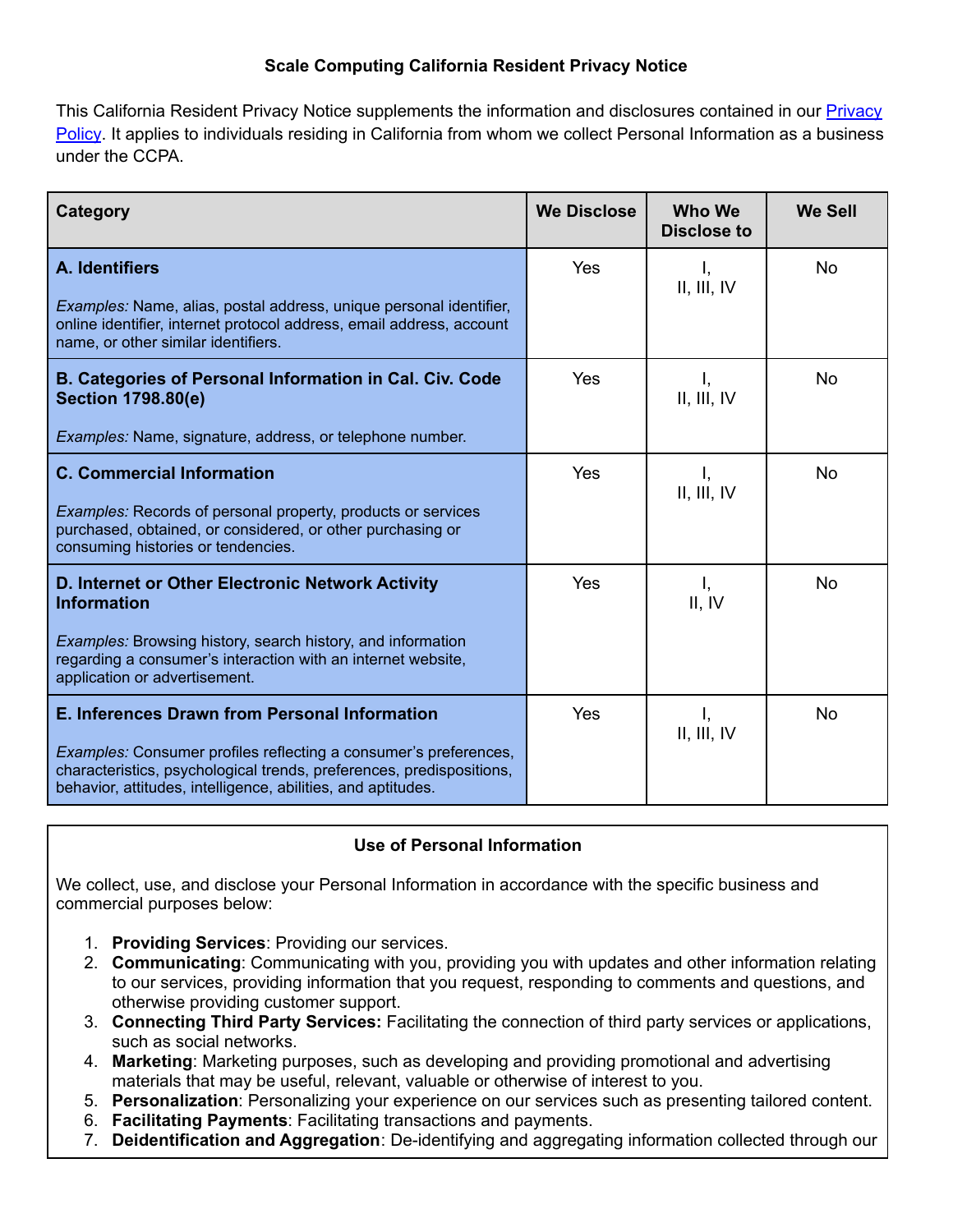services and using it for any lawful purpose.

- 8. **Processing Applications**: Processing your job application.
- 9. **Compliance**: For compliance purposes, including enforcing our Terms of Service or other legal rights, or as may be required by applicable laws and regulations or requested by any judicial process or governmental agency.
- 10. **Fraud and Incident Prevention**: Detecting security incidents, protecting against malicious, deceptive, fraudulent, or illegal activity, and prosecuting those responsible for that activity.
- 11. **Transient Use**: Short-term, transient use.
- 12. **Contracting Vendors**: Contracting with service providers to perform services on our behalf or on their behalf, including maintaining or servicing accounts, providing customer service, processing or fulfilling orders and transactions, verifying customer information, processing payments, providing financing, providing advertising or marketing services, providing analytic services, or providing similar services on behalf of the business or service provider.
- 13. **Research**: Undertaking internal research for technological development and demonstration.
- 14. **Product Improvement**: Undertaking activities to verify or maintain the quality or safety of our services, and to improve, upgrade, or enhance our services.
- 15. **Notified Purpose**: For other purposes for which we provide specific notice at the time the information is collected.

# **Collection and Disclosure of Personal Information**

In the preceding twelve months since this notice was last updated, we have collected Personal Information from the following categories of sources:

- A. **You/Your Devices:** You or your devices directly.
- B. **Users**: Other users of our services.
- C. **Affiliates**: Affiliates.
- D. **Social Networks:** Social networks.
- E. **Partners**: Business partners.
- F. **Public Sources**: Publicly accessible sources.

Pursuant to our [Privacy](https://www.scalecomputing.com/support/privacy?p=privacy) Policy, we share your Personal Information with the following categories of third parties:

- I. **Social Networks**: Social networks.
- II. **Affiliates**: Affiliates.
- III. **Vendors**: Vendors and service providers.
- IV. **Integrated Third Parties**: Third parties integrated into our services.

## **Your California Privacy Rights**

If you are a California resident, you may exercise the following rights.

**Right to Know and Access.** You may submit a verifiable request for information regarding the: (1) categories of Personal Information collected, sold, or disclosed by us; (2) purposes for which categories of Personal Information are collected or sold by us; (3) categories of sources from which we collect Personal Information (4) categories of third parties with whom we disclosed or sold Personal information; and (5) specific pieces of Personal Information we have collected about you during the past twelve months.

**Right to Delete**. Subject to certain exceptions, you may submit a verifiable request that we delete Personal Information about you that we have collected from you.